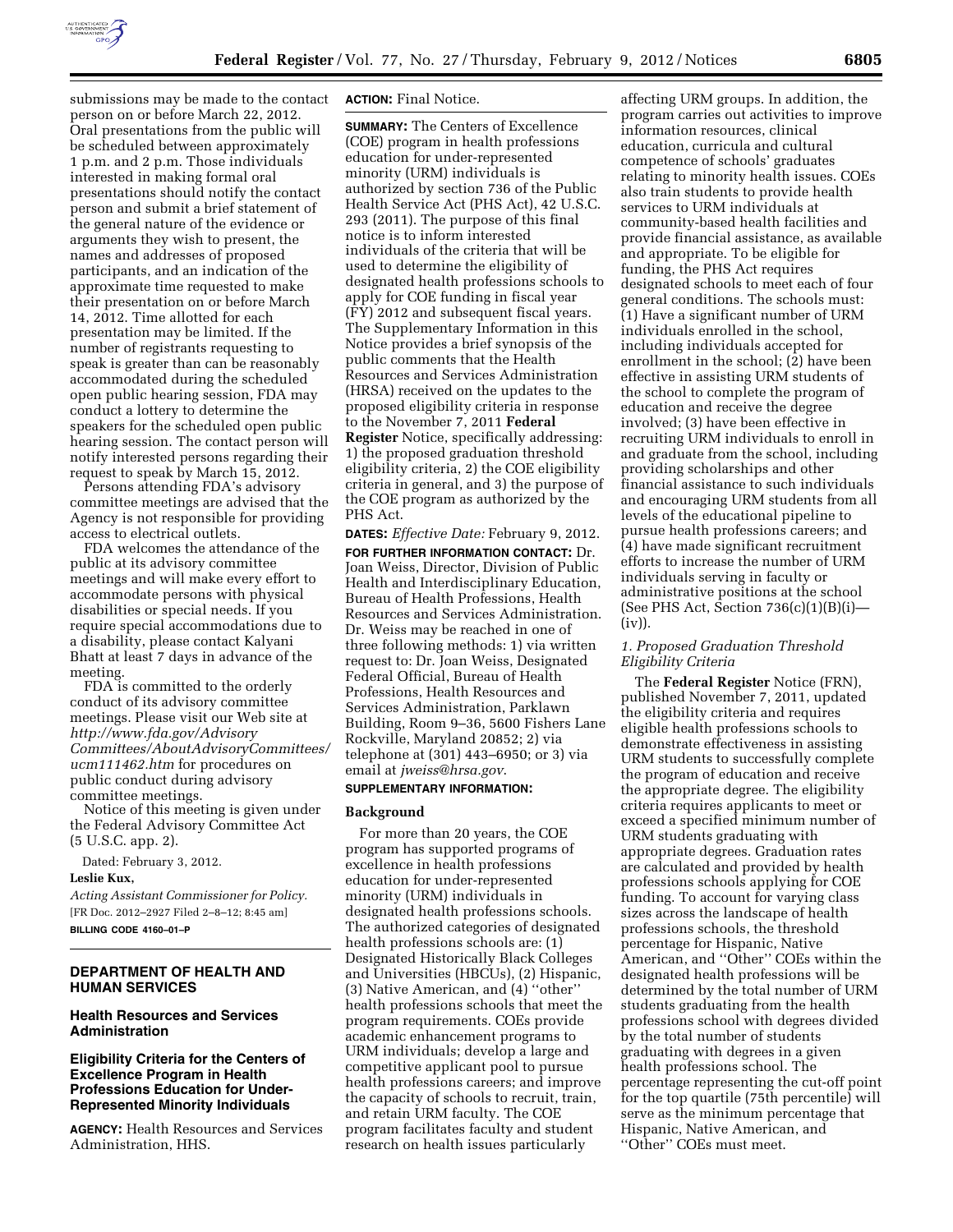One commenter requested removing the graduation rate as an eligibility requirement, and instead using it as one factor to evaluate a school's qualifications for a COE grant due to the number of medical schools that have recently opened and are undergoing accreditation and do not yet have a graduating class to meet the graduation threshold. However, section 736(c)(1)(B)(ii) of the PHS Act requires health professions schools to demonstrate that they have ''been effective in assisting under-represented minority students of the school to complete the program of education and receive the degree involved.'' Newly opened health professions schools that are undergoing accreditation may be unable to meet this statutory requirement.

Another commenter expressed concern that the graduation threshold gives preference to institutions in the top quartile nationally for graduating URM students and may encourage institutions that have data below the threshold to inappropriately expand the number. The previous COE funding opportunity announcement (FY 2009) provided that, ''[t]he reviewers will determine if the health professions school has been effective in assisting URM students of the school to complete the program of education and receive the degree involved. Reviewers will verify that the applicant school meets the required URM graduation rate of at least 85% over 4 or 5 years. If the applicant is a Native American COE, reviewers will verify that the applicant school has a URM graduation rate of at least 75%.'' The criterion implements a statutory provision requiring effectiveness in assisting URM students to complete their degree programs, and we believe that the current formulation serves to standardize the minimum threshold by setting it at 75 percent. If the result is an increase in the graduation rate, that would be consistent with the goals of the program.

One commenter noted that the word "its" that was in the criterion, "requires designated health professions schools to be effective in assisting its URM students to successfully complete the program of education and to receive the appropriate professional degree'' disconnects the intent of the criterion from the calculation. To avoid miscommunication on the intent of graduation threshold criteria and calculation, the word ''its'' is not used in this context in this Final Notice and will not be used when this criteria is reiterated in the COE funding opportunity announcement.

### *2. COE Eligibility Criteria in General*

The general conditions of a designated health professions school to be eligible for COE funding, as authorized by the PHS Act, Title VII, Section 736, include meeting the four criteria mentioned previously in the Background section. A public comment recommended deleting part or all of the first, third, and fourth eligibility criteria. Because the statute clearly states these four conditions are required for eligible applicants to receive COE funding, none can be deleted, partially or in full.

# *3. Authorized Purpose and Intent of COE Program*

Another commenter raised concern about the underlying statute, rather than the proposed criteria; these concerns are beyond the scope of this notice. The COE program, first authorized by Public Law 100–97 (''Excellence in Minority Health Education and Care Act'') in 1987, funds minority health professions schools to recruit, retain, and graduate URMs to increase the supply and quality of URMs in the health professions workforce. As demonstrated by national data sources, there continues to be a low number of URMs applying to U.S. medical schools (*[https://www.aamc.org/download/](https://www.aamc.org/download/161338/data/table15.pdf) [161338/data/table15.pdf](https://www.aamc.org/download/161338/data/table15.pdf)*) and a low number in the physician workforce (AAMC, *Diversity in the Physician Workforce, Facts and Figures 2010;*  Figure 14, p. 30). Due to the challenges in recruiting and graduating a critical mass of URM students to increase diversity in the health professions workforce, the eligibility criteria for eligible health professions schools for COE funding remains as defined in the authorizing statute.

The catalog of Federal Domestic Assistance Number for the COE program is 93.157. This program is not subject to the provisions of Executive Order 12372, Intergovernmental Review of Federal Programs (as implemented through 45 CFR part 100). Further, these programs are not subject to the Public Health Systems Reporting Requirements.

The Centers of Excellence Program application is approved under OMB No. 0915–0060.

Dated: February 2, 2012.

#### **Mary K. Wakefield,**

*Administrator, Health Resources and Services Administration.* 

For the reasons stated above, the Heath Resources and Services Administration (HSRA) is adopting the Proposed Notice, published at 76 FR 0215 on Monday, November 7, 2011, as a Final Notice with the change to clarify Criterion Two.

**SUPPLEMENTARY INFORMATION:** *Purpose:*  The COE program supports programs of excellence in health professions education for URM individuals in designated health professions schools. The categories of designated health professions schools subject to this notice are: (1) Hispanic, (2) Native American, and (3) ''Other'' health professions schools that meet the program requirements. Centers of Excellence provide academic enhancement programs to URM individuals; develop a large and competitive applicant pool to pursue health professions careers; and improve the capacity of schools to recruit, train, and retain URM faculty. The COE program facilitates faculty and student research on health issues particularly affecting URM groups. In addition, the program carries out activities to improve information resources, clinical education, curricula, and cultural competence of schools' graduates relating to minority health issues. COEs also train students to provide health services to URM individuals at community-based health facilities and provide financial assistance, as available and appropriate.

*Eligibility Criteria:* To be eligible for funding, the Public Health Service Act requires designated schools to meet each of four criteria. The schools must: (1) Have a significant number of URM students enrolled, including individuals accepted for enrollment; (2) have been effective in assisting URM students to complete their educational program and receive the degree involved; (3) have been effective in recruiting URM students to enroll in and graduate from the school, including providing scholarships and other financial assistance and encouraging URM students at all levels of the educational pipeline to pursue health professions careers; and (4) have made significant recruitment efforts to increase the number of URM individuals serving in faculty or administrative positions at the school.

The COE program aims to support institutions with a commitment to URMs, including having demonstrated effectiveness in recruiting, teaching, training, and retaining current and future URM health professionals, both as practitioners and as faculty. This announcement details the proposed approach that the Secretary will use to assess whether schools and other eligible entities meet the eligible criteria defined in statute. Beginning in FY 2012, the following approach would be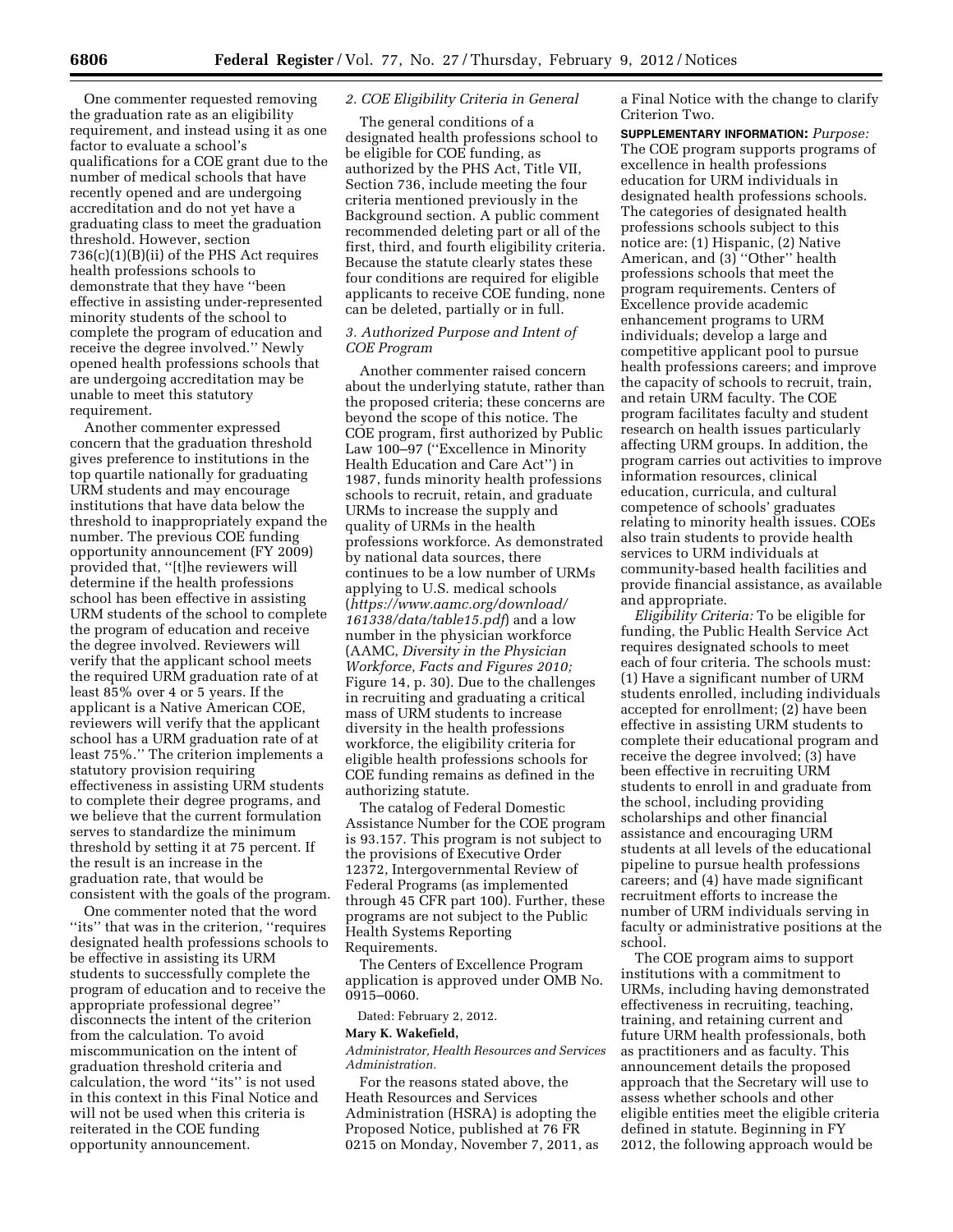used to assess whether applicants meet eligibility criteria.

A. *Criterion one:* The school must have a significant number of URM students enrolled in the designated health professions education program. The Secretary will determine the significant number for Hispanic and Native American COEs based on a percentage of the current number of URM students enrolled in these schools. This determination is unnecessary, however, for HBCUs because they meet the significant number condition by virtue of their definition. With respect to the eligible ''Other'' COE health professions schools, the Act requires these schools to have a current enrollment of URMs above the national average.

B. *Criterion two:* The second criterion requires designated health professions schools to be effective in assisting URM students to successfully complete the program of education and to receive the appropriate professional degree. Graduation rates are calculated, determined, and provided by health professions schools applying for COE funding. To account for varying class sizes across the health professions schools, the graduation rate eligibility thresholds for Hispanic, Native American, and ''Other'' COEs in the designated health professions will be determined using the following procedure:

1. Health professions schools and programs will be ranked according to the percentage of URMs (*e.g.,* Hispanic, Native American, or ''Other'') successfully graduating from such health professions schools or programs with degrees each year, as calculated by the total number of URM students graduating from the health professions school with degrees divided by the total number of students graduating with degrees in a given health professions school.

2. The top quartile (75th percentile) will serve as the threshold and eligibility percentage for Hispanic, Native American, and ''Other'' COE applicants.

3. The Integrated Postsecondary Education Data System Completions survey will provide the raw data for threshold analysis. The Integrated Postsecondary Education Data System (IPEDS) is a system of interrelated completed surveys conducted annually by the U.S. Department of Education's National Center for Education Statistics (NCES). IPEDS collects data on postsecondary education in the United States, including the number of students who complete a postsecondary education program by type of program

and level of award (certificate or degree). The IPEDS is available at *[http://nces.ed.gov/ipeds/datacenter/](http://nces.ed.gov/ipeds/datacenter/DataFiles.aspx) [DataFiles.aspx.](http://nces.ed.gov/ipeds/datacenter/DataFiles.aspx)* Separate thresholds will be calculated and established for each of the following four categories: allopathic and osteopathic medicine; pharmacy; dentistry; and behavioral or mental health.

Individual schools will be responsible for calculating their percentage of URM graduates with degrees. Each school's graduation rate percentage will be compared to the thresholds established through the methodology described above. If a school meets or exceeds the threshold, it will meet the graduation eligibility criterion for the COE program. To calculate their URM graduation percentage, health professions schools would:

1. Sum the appropriate URM (Hispanic, Native American, or ''Other'') population that completed and successfully graduated from the health professions school with degrees across the most recent three years (A).

2. Sum the total student population that completed and successfully graduated from the health professions school with degrees across the most recent three years (B).

3. Divide A by B to arrive at the average designated URM percentage of successful graduates from the health professions schools with degrees across the past three years.

To be eligible for the COE program, Hispanic, Native American and ''Other'' applicants must meet or exceed the proposed graduation thresholds. The proposed graduation threshold in each of the eligible fields of study is the 75th percentile of URM graduation rates as reported to the IPEDS. The 75th percentile was determined based on an analysis of the IPEDS completion survey of 2009 data within the appropriate field of study, as defined by the Classification of Instructional Program (CIP) code system. The CIP is the accepted federal government statistical standard on instructional program classifications. The ''Total Programs'' per discipline represents the number of programs reporting a completions rate for the given CIP code in the U.S. within the IPEDS system.

#### **Proposed Graduation Rate Eligibility Thresholds**

The analysis would be as follows: ALLOPATHIC AND OSTEOPATHIC MEDICINE PROGRAMS (Doctors of Medicine, Doctors of Osteopathy):

TOTAL PROGRAMS REPORTED IN IPEDS = 142.

Hispanic graduation rate eligibility threshold = 6.3 percent.

- Native American graduation rate eligibility threshold = 1.0 percent. Other" COE graduation rate
- eligibility threshold = 14.1 percent. DENTISTRY (Doctors of Dental
- Surgery, Doctors of Dental Medicine): TOTAL PROGRAMS REPORTED IN

 $IPEDS = 59.$ 

- Hispanic graduation rate eligibility threshold = 7.1 percent.
- Native American graduation rate eligibility threshold = 1.4 percent.
- ''Other'' COE graduation rate eligibility threshold = 13.5 percent.
- PHARMACY (Doctor of Pharmacy): TOTAL PROGRAMS REPORTED IN  $IPEDS = 94.$

Hispanic graduation rate eligibility threshold = 3.5 percent.

- Native American graduation rate
- eligibility threshold  $= 0.5$  percent.  $*$ Other COE graduation rate eligibility threshold = 10.0 percent.
- BEHAVIORAL OR MENTAL

HEALTH:

- TOTAL PROGRAMS REPORTED IN IPEDS = 1928.
- Hispanic graduation rate eligibility threshold = 7.7 percent.
- Native American graduation rate eligibility threshold  $= 0.66$  percent.  $*$
- Other COE graduation rate eligibility threshold = 26.1percent.

\* Due to the limited number of Native Americans graduating with a Doctor of Pharmacy or a graduate degree in Behavioral or Mental Health from the school of discipline, the proposed graduation rate eligibility threshold for these two disciplines is based on the mean percentage and not on the 75th percentile of Native Americans graduating with the required degree.

C*. Criterion three:* The third criterion requires designated health professions schools to have effectively recruited URMs, including providing scholarships and other financial assistance for individuals enrolled in the school, and encouraging URM students from all levels of the education pipeline to pursue health professions careers. Such schools are responsible for establishing criteria for financial assistance, selecting recipients within the Centers of Excellence program, and making reasonable determinations of need for the level of financial assistance for the recipients. Each school will independently develop the criteria to receive financial assistance, submit this information in their application, where it collectively will be objectively reviewed by the peer review panel. The availability of financial assistance, as formulated by the health professions school, is designed to assist in increasing the level of URM health professionals who successfully